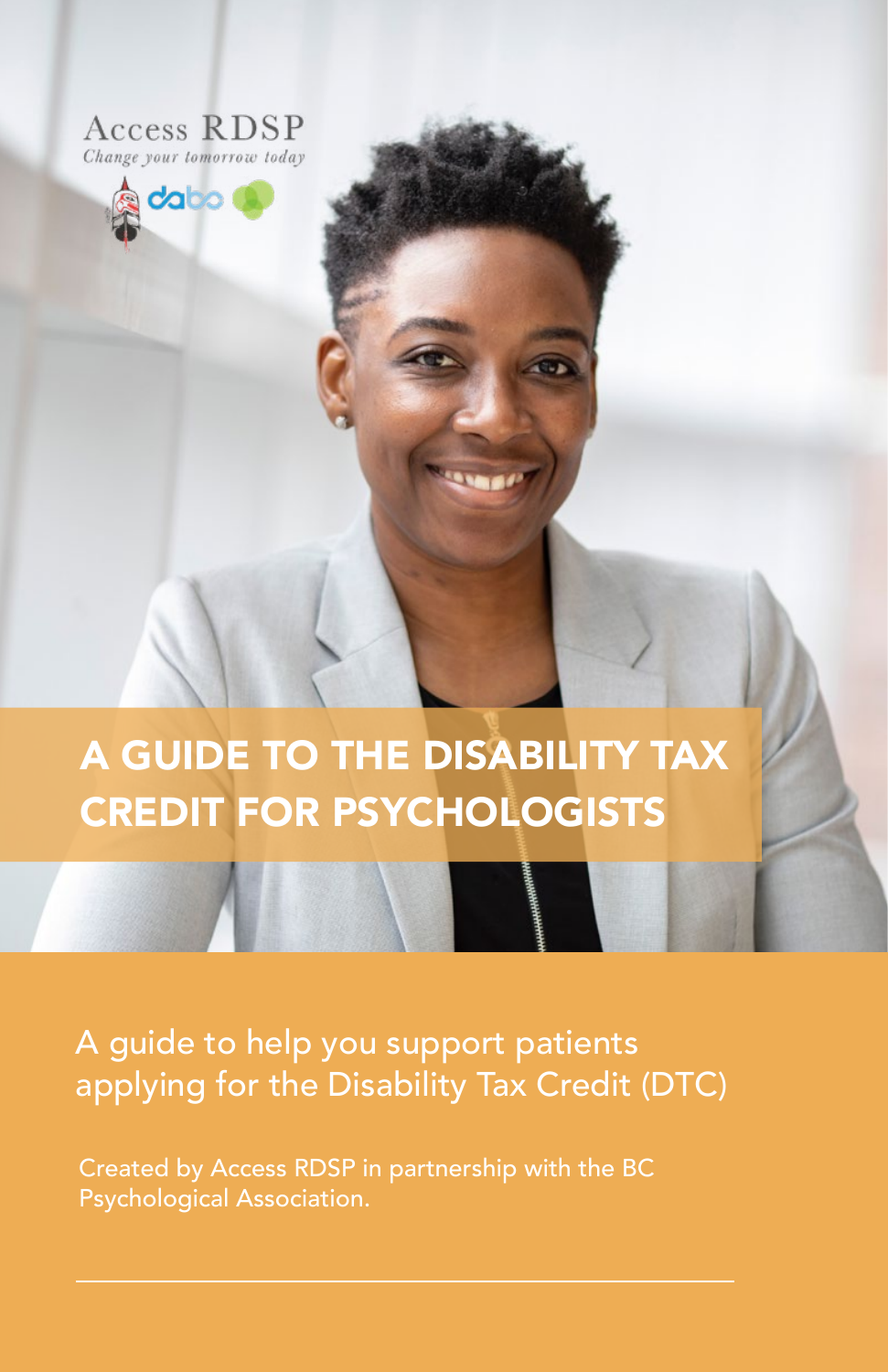

## WHAT IS THE DISABILITY TAX CREDIT?

The Disability Tax Credit (DTC) offers significant benefits for individuals living with restrictions to mental functioning. Many applicants are denied the DTC because the eligibility criteria for the mental functioning category is either insufficient or difficult to understand. Psychologists play a key role in supporting applications for the DTC.

## SHOULD I ENCOURAGE PEOPLE TO APPLY?

Yes! The profound intersections between poverty and health have been well researched and documented. The DTC not only helps defray medical costs; it is also the gateway to other important financial supports:

The DTC is available to individuals with any level of income, including individuals receiving provincial disability benefits, those who work full time, and individuals with no income.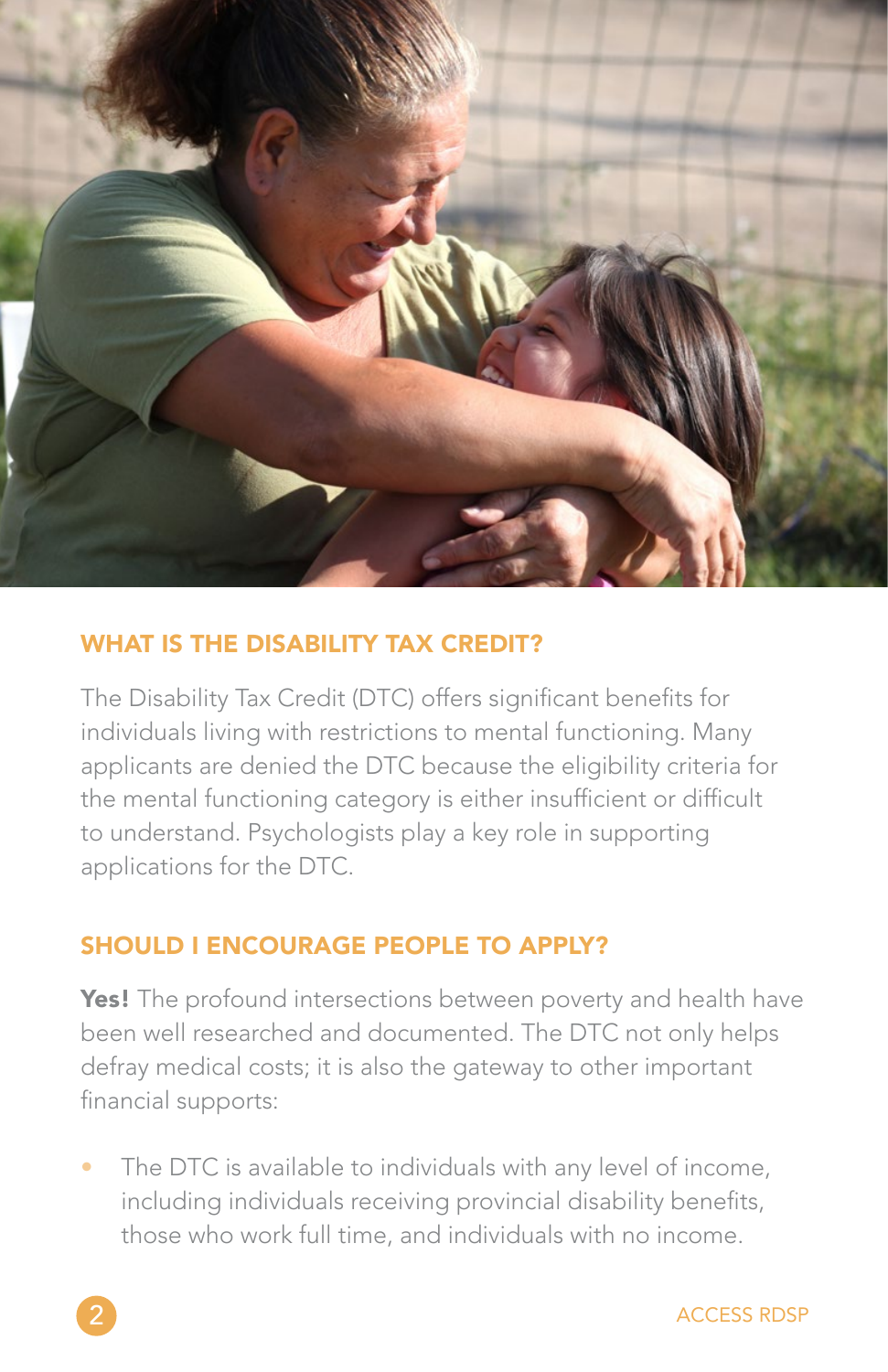- In the 2020 tax year, the DTC provided a non-refundable tax credit of up to \$8,576. An additional \$5,003 was available for eligible children younger than 18 years of age, for a total of \$13,579 per year. The amount an individual receives will depend on their personal situation Previous year amounts can be found at: [www.canada.ca/en/revenue-agency/services/](http://www.canada.ca/en/revenue-agency/services/tax/individuals/segments/tax-credits-deductions-persons-dis) [tax/individuals/segments/tax-credits-deductions-persons](http://www.canada.ca/en/revenue-agency/services/tax/individuals/segments/tax-credits-deductions-persons-dis)[disabilities/disability-tax-credit](http://www.canada.ca/en/revenue-agency/services/tax/individuals/segments/tax-credits-deductions-persons-dis)
- The DTC credit may be transferred to a qualified support person such as a family member or spouse. It is also retroactive for the past 10 years.
- The DTC offers access to other benefits including the Canada Workers Benefit, Child Disability Benefit, Caregiver Credit, and more.
- The DTC allows individuals to open a Registered Disability Savings Plan (RDSP). Individuals under the age of 50 may qualify for up to \$90,000 in government grants and bonds.

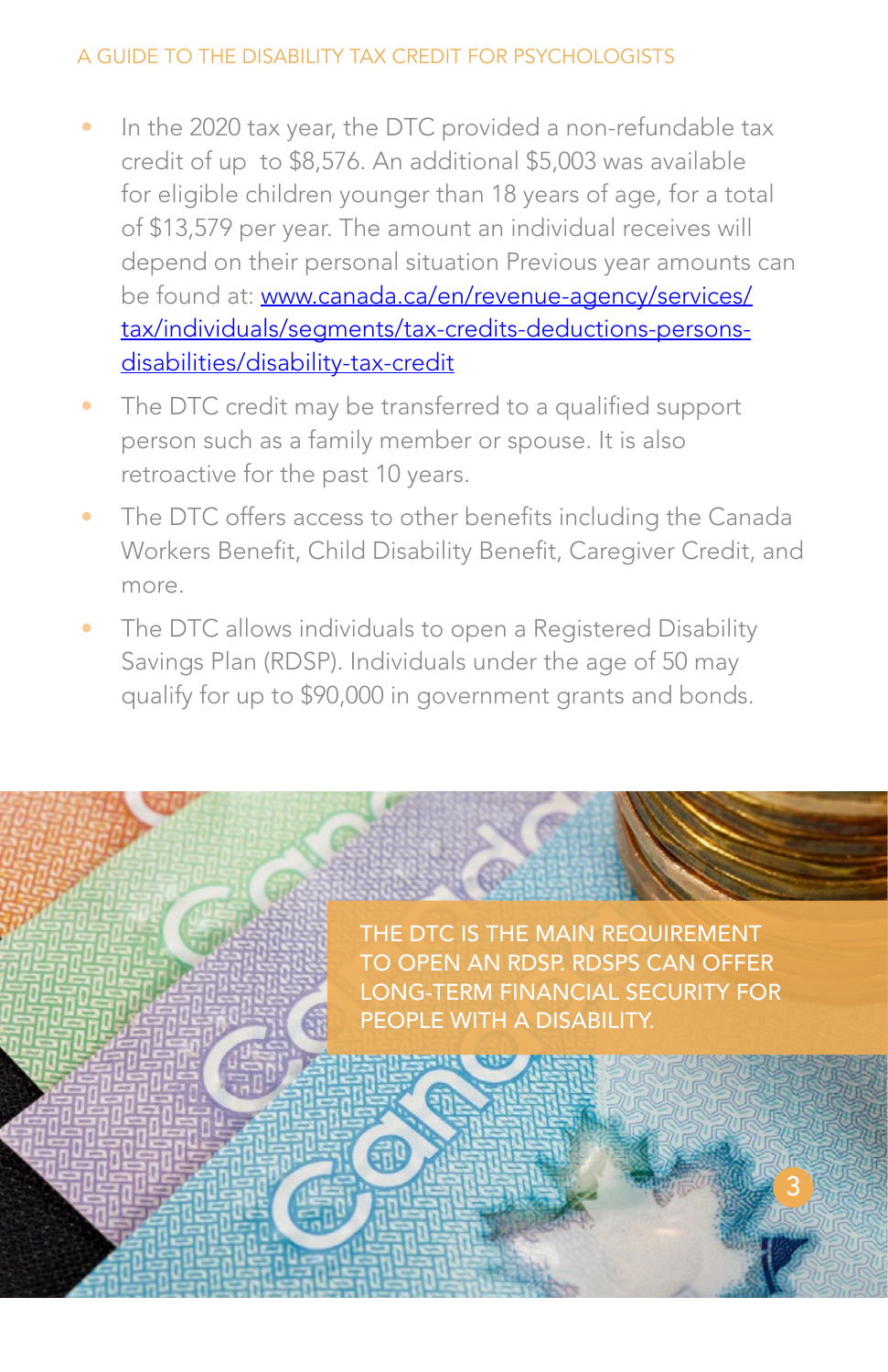THE INFORMATION YOU PROVIDE IN YOUR PATIENT'S APPLICATION CAN MAKE THE DIFFERENCE BETWEEN A DTC DENIAL OR ACCEPTANCE.

#### WHO IS ELIGIBLE?

The qualification criteria for the DTC are specific and limited. Specifically:

- Being approved for the DTC does not rely on a specific diagnosis or condition.
- Prolonged: the person's disability must last, or be expected to last, at least 12 months.
- Severe (marked restriction): This means that the individual is unable to or takes an inordinate amount of time (approximately three times longer) to perform the activity all or substantially all of the time, even with appropriate therapy and devices.
- Individuals undergoing therapy to support a vital function can qualify under the "Life Sustaining Therapy" category.
- Individuals with two or more less severe restrictions (significant restrictions) may qualify for the DTC in the "Cumulative effects of significant restrictions" section. This could include a combination of mental functioning restrictions with a physical health disability such as in vision, hearing, speaking, walking, eliminating, feeding, dressing. Individuals on life-sustaining therapy may also be eligible.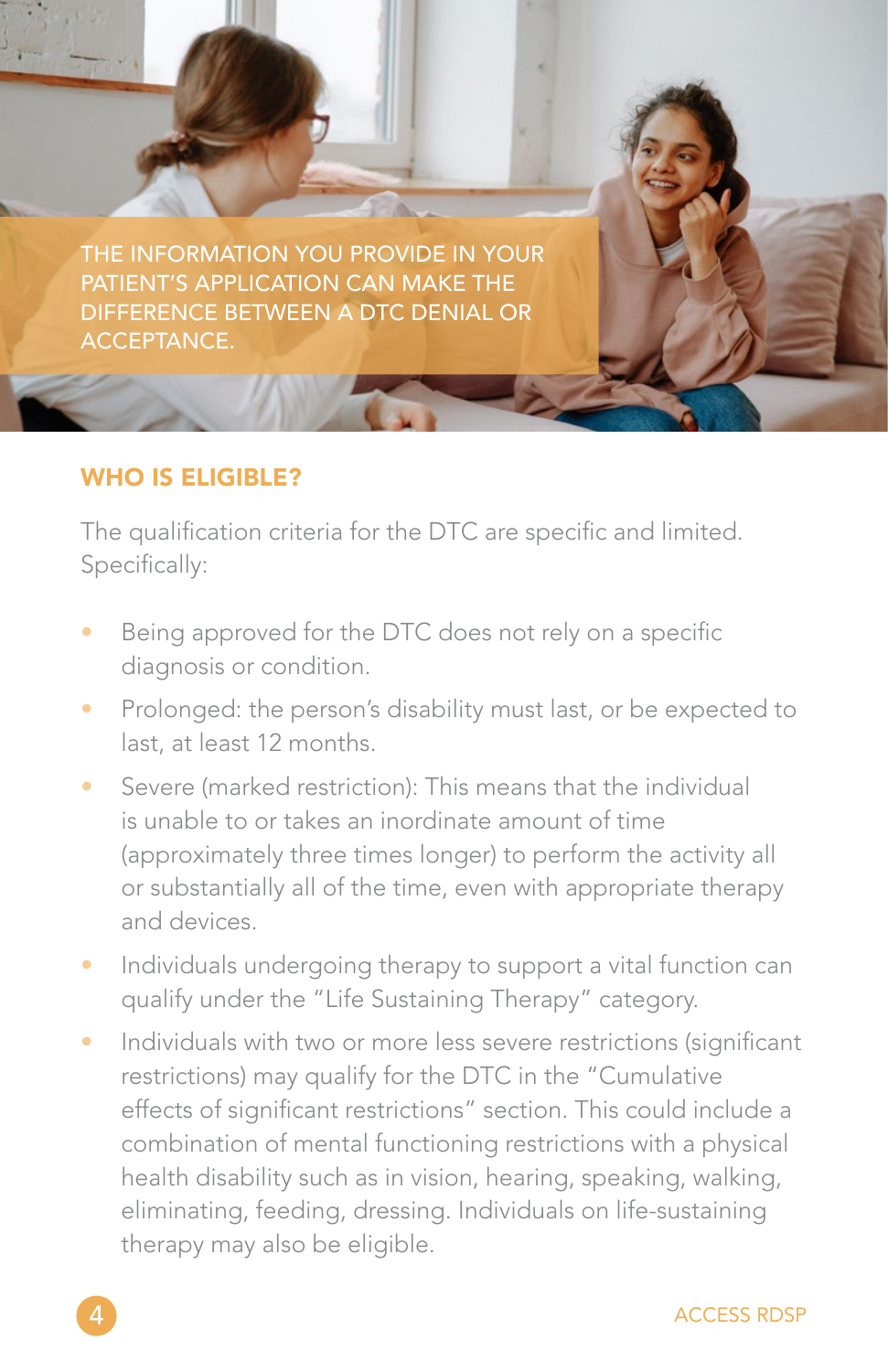## GENERAL APPLICATION TIPS

- 1. As a medical practitioner, you are only required to complete Part B of the application form. For several reasons, some individuals may have difficulty filling in Part A of the form. Where possible, you may need to assist or review Part A of the form on their behalf. In particular, you will want to confirm that they have selected 'yes' in Section 3 to 'automatically readjusting taxes.'
- 2. While you should use your best judgement when helping the individual, it is ultimately the CRA that determines DTC eligibility.
- 3. Eligibility is **not based on the diagnosis**, rather it is the impact on everyday life. Take time to describe how restrictions can impact functionality.
- 4. Do not include the person's ability to work, housekeep, manage a bank account, drive or engage in recreational activities. These activities are not considered relevant to DTC eligibility.
- 5. Fill out only the section(s) on pages 2 to 4 of the form that apply to your profession. Each category states which medical practitioner(s) can certify the information in this part. For psychologists, this is the 'Mental Functions Necessary for Everyday Life' section. If the individual you support does not have a speech restriction, for example, it is not necessary to complete that section.

We continue to advocate for reforming DTC eligibility criteria to reflect cognitive or mental health restrictions, but for now, have provided guidance on how to successfully support applicants in navigating the existing requirements.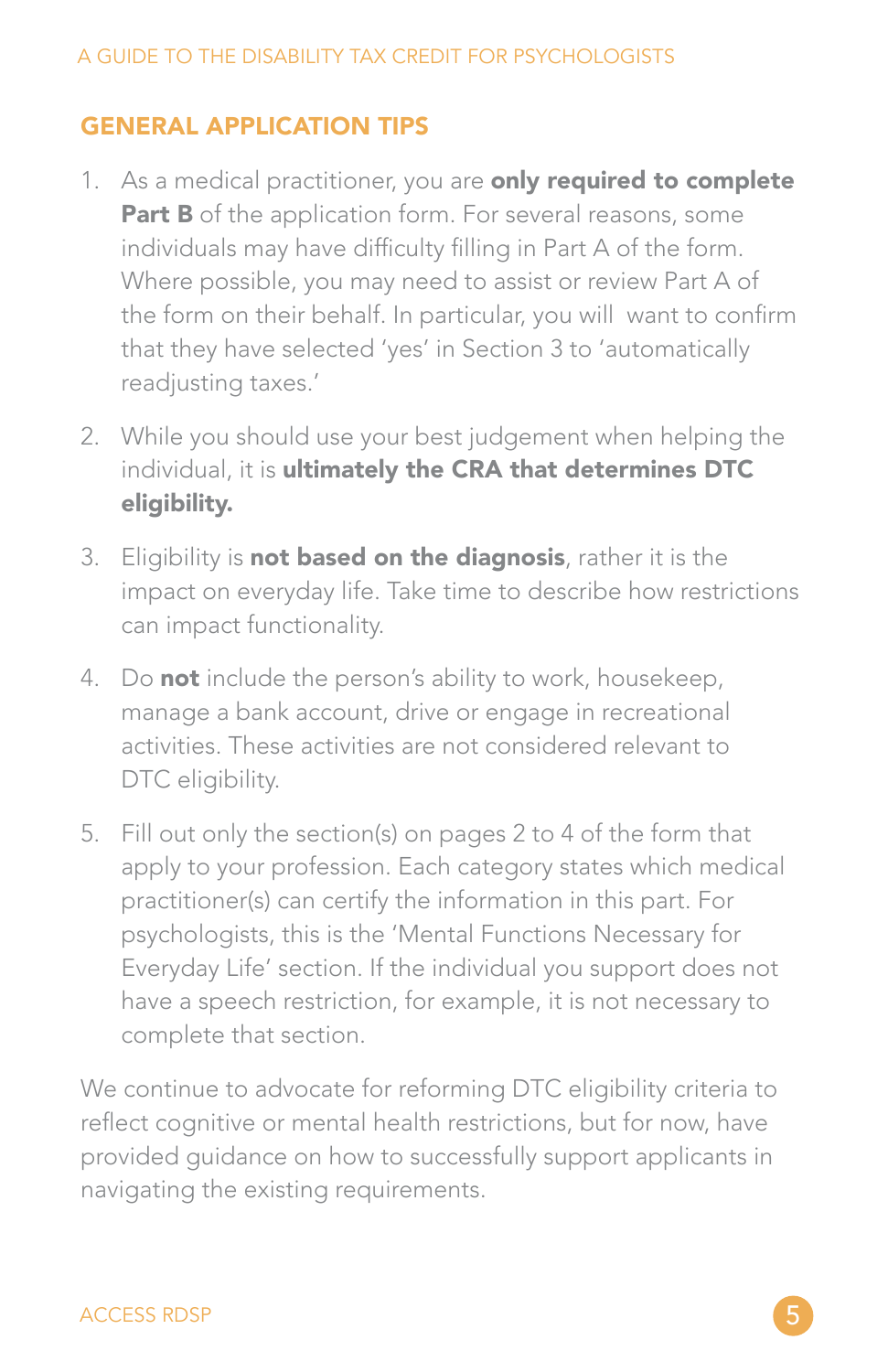## HOW CAN PSYCHOLOGISTS HELP PEOPLE APPLY?

As a psychologist, you are one of the named medical practitioners who can complete the DTC on an individual's behalf. The sections you are required to fill in are:

- 'Mental Functions Necessary for Everyday Life'
- Effects of Impairment
- Duration
- Certification

Please note: for individuals with two or more less severe restrictions (significant restrictions), they may qualify under "Cumulative effects of everyday restrictions". It may be the case that an individual you are supporting is submitting an application under this category. As a psychologist, you are not able to submit an application under this section. They will require the support of a GP or Nurse Practitioner to complete their application. In this case, you may be asked to provide information to their medical practitioner to support their application. Further guidance and examples have been provided later in this guide.

## SECTION SPECIFIC TIPS

## 'Mental Functions Necessary for Everyday Life'

Mental functions necessary for everyday life include:

- Adaptive functioning: (for example, abilities related to selfcare, health and safety, abilities to initiate and respond to social interactions, and simple transactions)
- Memory: (for example, the ability to remember simple instructions, basic personal information such as name and address, or material of importance and interest)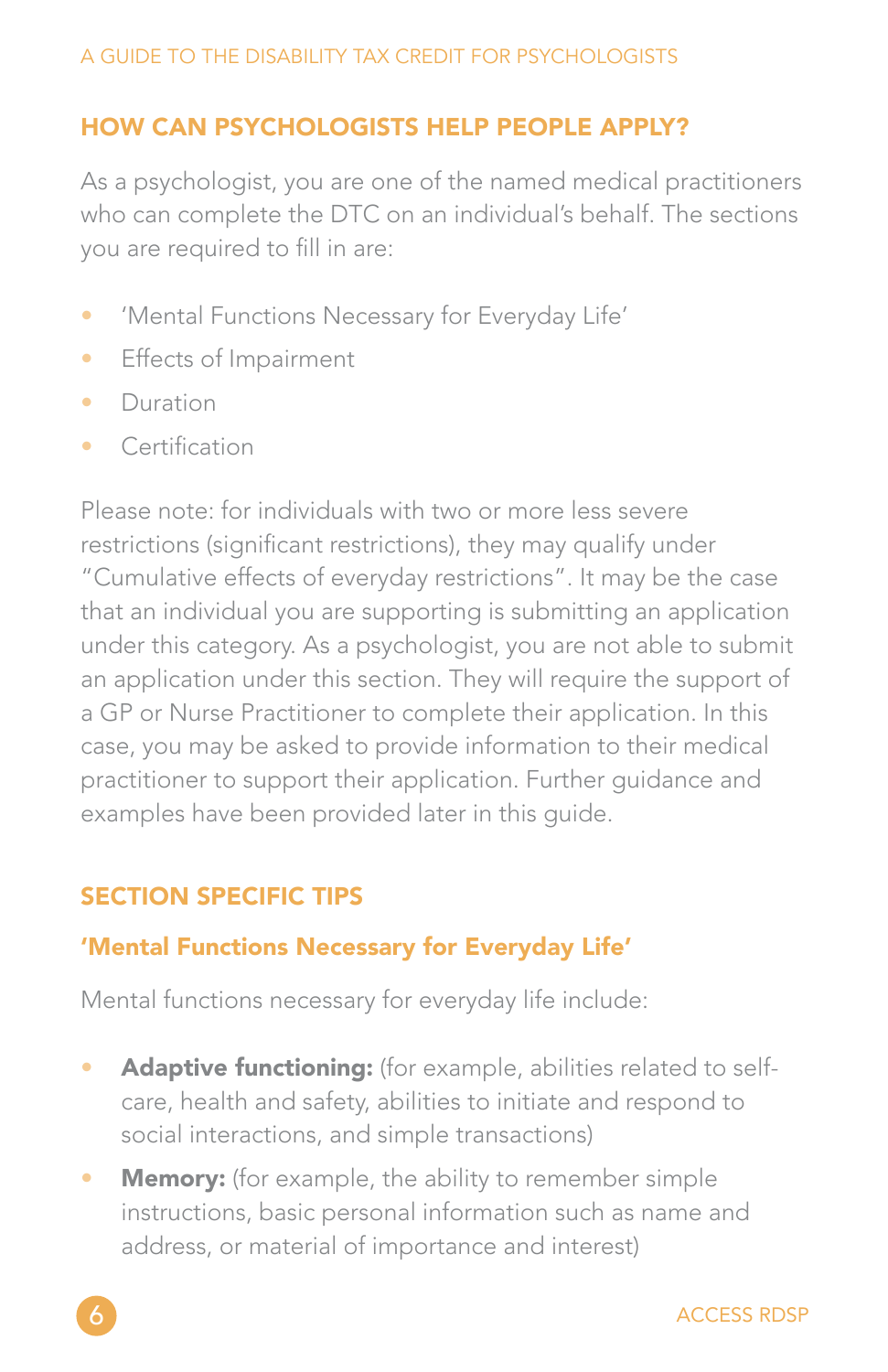• Problem-solving, goal setting, and judgment taken together: (for example, the ability to solve problems, set and keep goals, and make the appropriate decisions and judgments)

Individuals must be unable or take an inordinate amount of time to perform these functions by themselves **AND** this is the case all or substantially all of the time.

People whose mental health impairments are characterized by periodic episodes may qualify. Because of the unpredictability of their condition(s), they are considered to be restricted substantially all of the time.

You may wish to include reference to the date of onset, or when restrictions to functioning started to occur. If restrictions are very severe, this can be from birth. In other cases, it is best to reference the age at which restrictions started to impact daily functioning. This does not have to be the date of a diagnosis, if applicable.

## EFFECTS OF IMPAIRMENT

The "Effects of Impairment" section is required for all applicants. Include your relevant diagnoses, while emphasizing the effects of their impairment(s) on the individual's everyday life and daily functionality. This section should include information specific examples of the effects of impairment, such as:

- Activities impacted: Adaptive functioning such as health and safety needs, self-care, social functioning, management of finances, etc.; memory; problem solving; goal setting, and/or judgment.
- Frequency: How often is the person inhibited in managing this activity relative to a similar person who does not have their impairment(s)?

#### **ACCESS RDSP**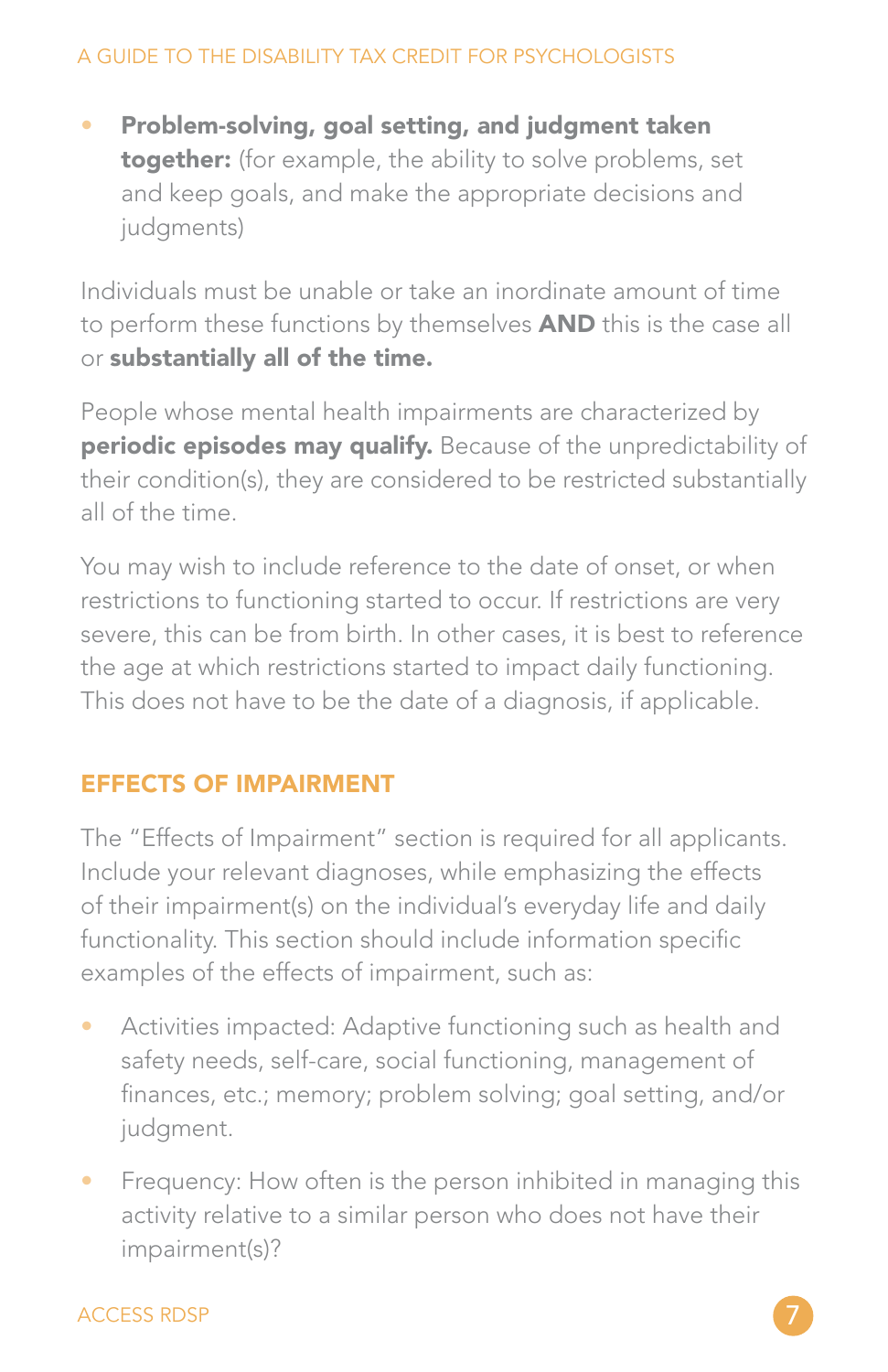- Assistance required: Does this individual require help with daily activities? Do they use any assistive devices? Does this individual need any supervision to ensure their safety or that they remember to take medication?
- Avoid irrelevant information: Do not include the individual's ability to work, housekeep, manage a bank account, drive, or engage in recreational activities.

Whether filling out this form for a child or an adult, assess the individual compared to someone of similar age with no impairment. For children, consider and describe how the child is coping in typical environments with age-appropriate expectations. Include details such as safety risk, effect on social relationships (peers and family members), requirements for repeated instructions or cues, impulsivity, and the effect (if any) of medication.

Refer to the example scenarios as a guide to completing this section. You can also refer to the Appendix for additional examples.

## **Certification**

In question two of this section, you are asked to confirm if you have medical information on file supporting the information you have provided on the form. If you feel you need additional medical information to certify the application, you may want to ask the individual to provide or transfer relevant medical information to you. You do not need to include any medical information or assessments you receive from other healthcare providers when submitting the form.

There is no evidence to suggest that the CRA preferences a certain medical professional over another based on perceived seniority or length of time that they have known the individual.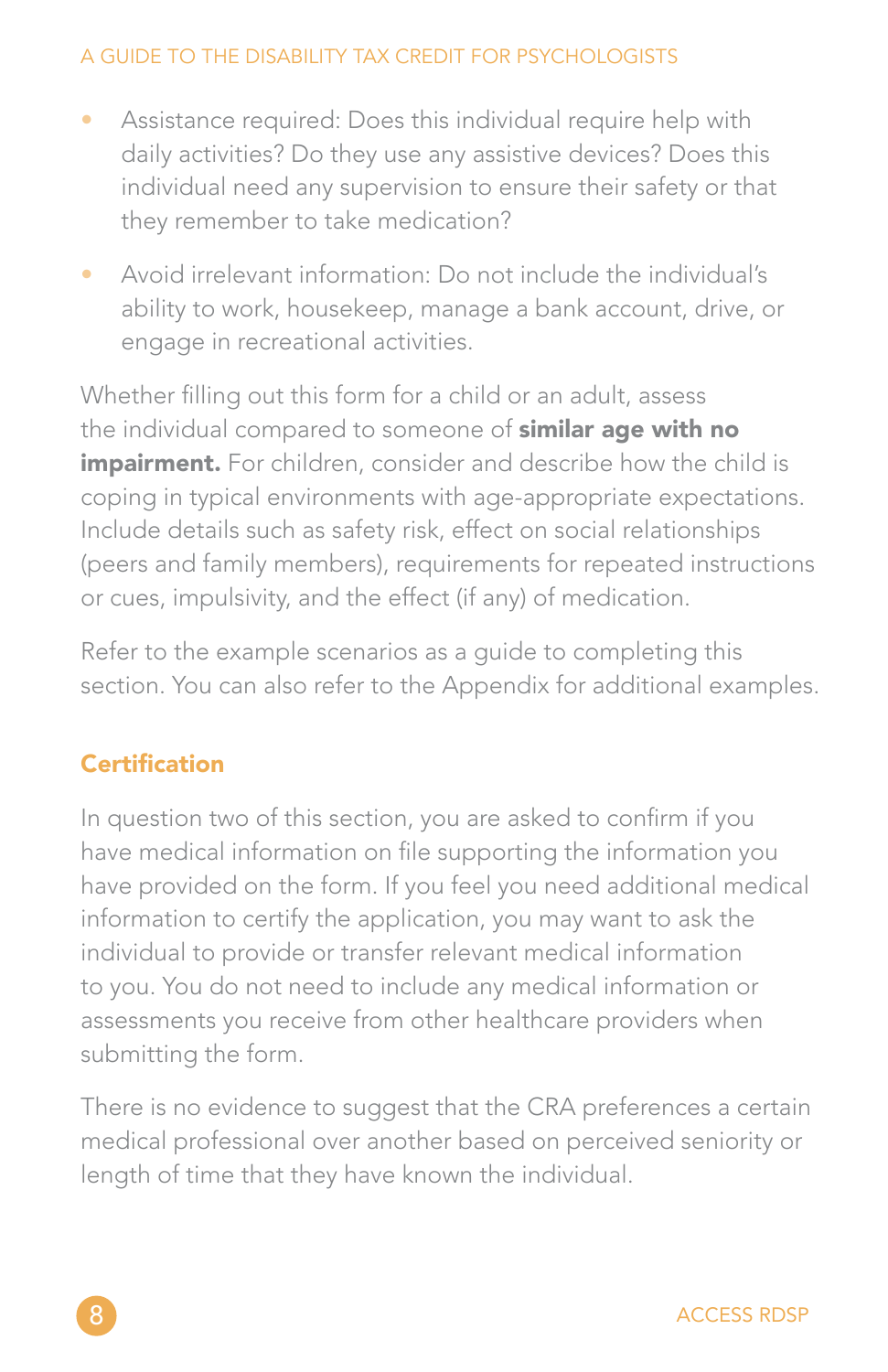#### EFFECTS OF IMPAIRMENT | EXAMPLE SCENARIO 1

"Mental functions necessary for everyday life" - Alec experiences psychotic episodes several times a year since age 20. Given the unpredictability of the psychotic episodes and the other defining symptoms of the impairment (for example, lack of initiative or motivation, disorganized behaviour and speech), they continue to need daily supervision. These episodes have increased in severity and frequency over the past few years.

#### EFFECTS OF IMPAIRMENT | EXAMPLE SCENARIO 2

"Mental functions necessary for everyday life" - Sam requires constant reminders and assistance to complete self-care tasks including brushing teeth, showering, eating, and getting out of bed due to lack of concentration. Sam has difficulty with verbal comprehension and has difficulty expressing themselves. They will lose track of conversation or thoughts when speaking and will frequently change topics. Sam has difficulty retaining information and forgets conversations, names, and recent events. They require verbal and visual reminders to keep track of their daily schedule. They often display a hyper-focus in areas of interest and avoids non-preferred tasks. Sam is easily distracted when performing simple tasks and leaves many tasks unfinished. They require assistance and support to manage current and future oriented tasks. Sam exhibits impulsive behaviour and requires constant reassurance when making simple decisions.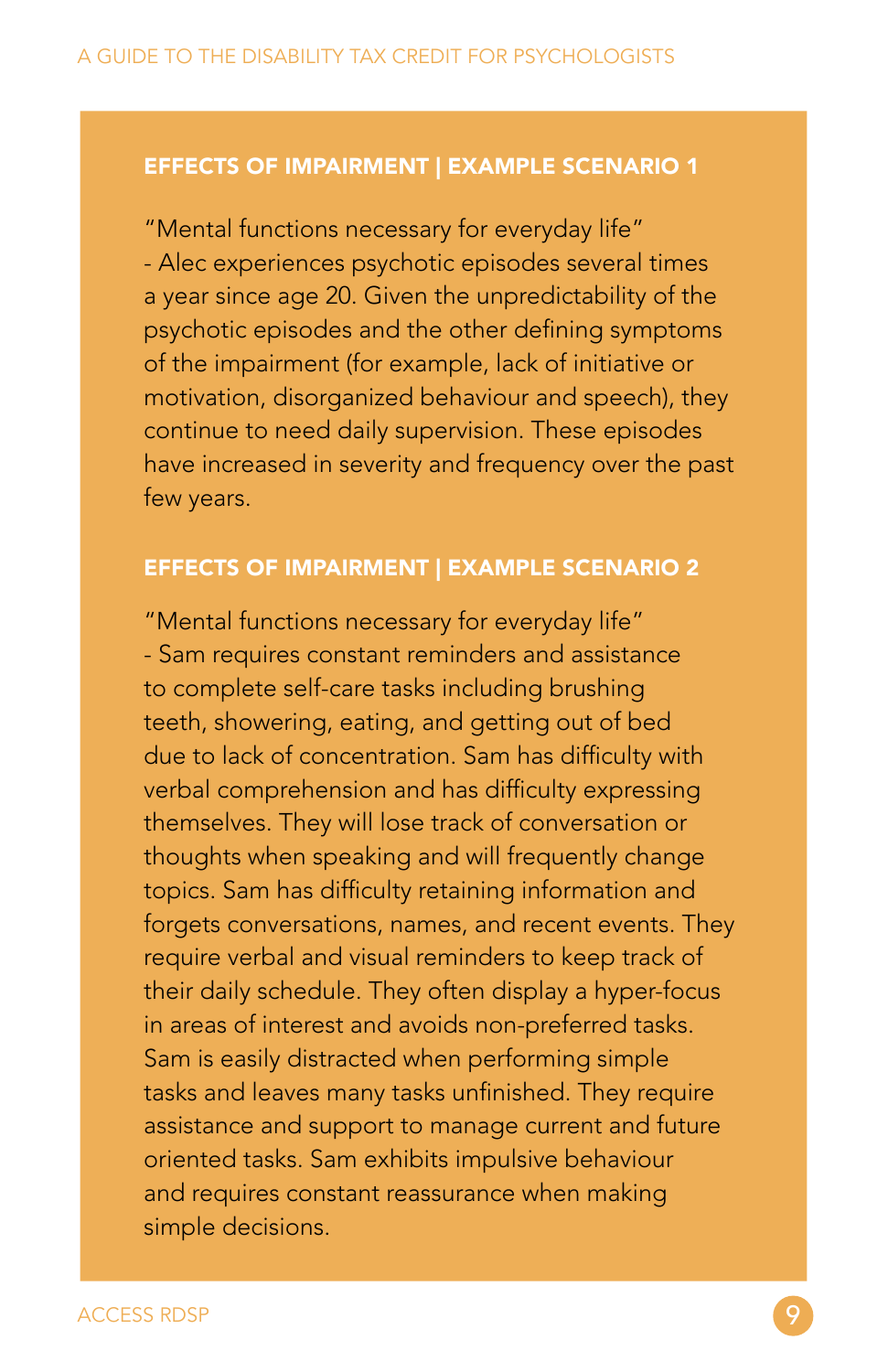## **QUESTIONNAIRE**

The Canada Revenue Agency (CRA) occasionally requests additional information regarding the applicant in a follow-up questionnaire specific to each individual.

In this questionnaire, the CRA may ask you to provide examples from the individual's life, explaining how they require additional time to perform activities or are unable to complete certain activities. The CRA may ask you to verify that the individual experiences their restriction(s) at least 90% of the time and that the restrictions are severe. You may need to re-submit the information you already provided.

Please use our guidelines in General Application Tips and Section Specific Tips to assist you in completing the questionnaire.



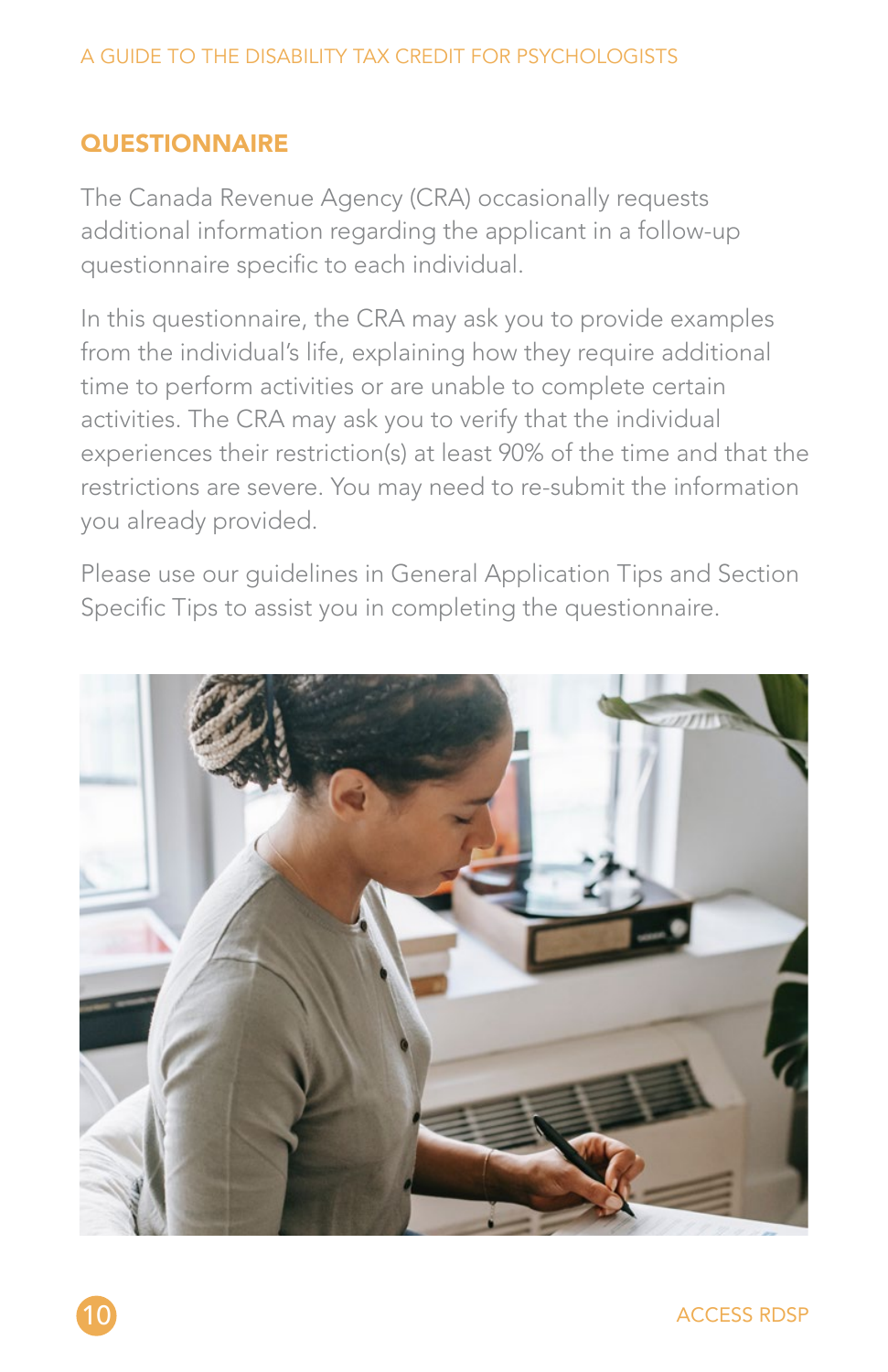## RESOURCES

#### Canada Revenue Agency Resources

- The latest version of the DTC form (T2201) including fillable PDF[s www.canada.ca/en/revenue-agency/services/](http:// www.canada.ca/en/revenue-agency/services/forms-publications/forms/t2201 ) [forms-publications/forms/t2201](http:// www.canada.ca/en/revenue-agency/services/forms-publications/forms/t2201 )
- A dedicated CRA line for health care providers is available to discuss the DTC program, application criteria and the Income Tax Act. Call 1-800-280-2639.
- Other tax credits and deductions for persons with disabilities: [www.canada.ca/en/financial-consumer-agency/services/living](http://www.canada.ca/en/financial-consumer-agency/services/living-disability/tax-credit-disability   )disability/tax-credit-disability
- For additional CRA advice on the DTC, refer to Guide RC4064 Disability-Related Information: [www.canada.ca/en/revenue](http://www.canada.ca/en/revenue-agency/services/forms-publications/publications/rc4064  )[agency/services/forms-publications/publications/rc4064](http://www.canada.ca/en/revenue-agency/services/forms-publications/publications/rc4064  )

## Access RDSP

We provide free supports and services for psychologists and the individuals they support, including:

Disability Tax Credit Support

- For one-on-one support with the DTC, email: [rdsp@disabilityalliancebc.org](mailto:rdsp%40disabilityalliancebc.org?subject=) or call Toll-free: 1-800-663-1278.
- Disability Alliance BC have an online DTC tool ([disabilityalliancebc.org/dtc-app](http://disabilityalliancebc.org/dtc-app)) to help individuals articulate their current situation and help medical practitioners with filling in their application.

## RDSP Support:

• Assistance and resources for individuals to learn more about the RDSP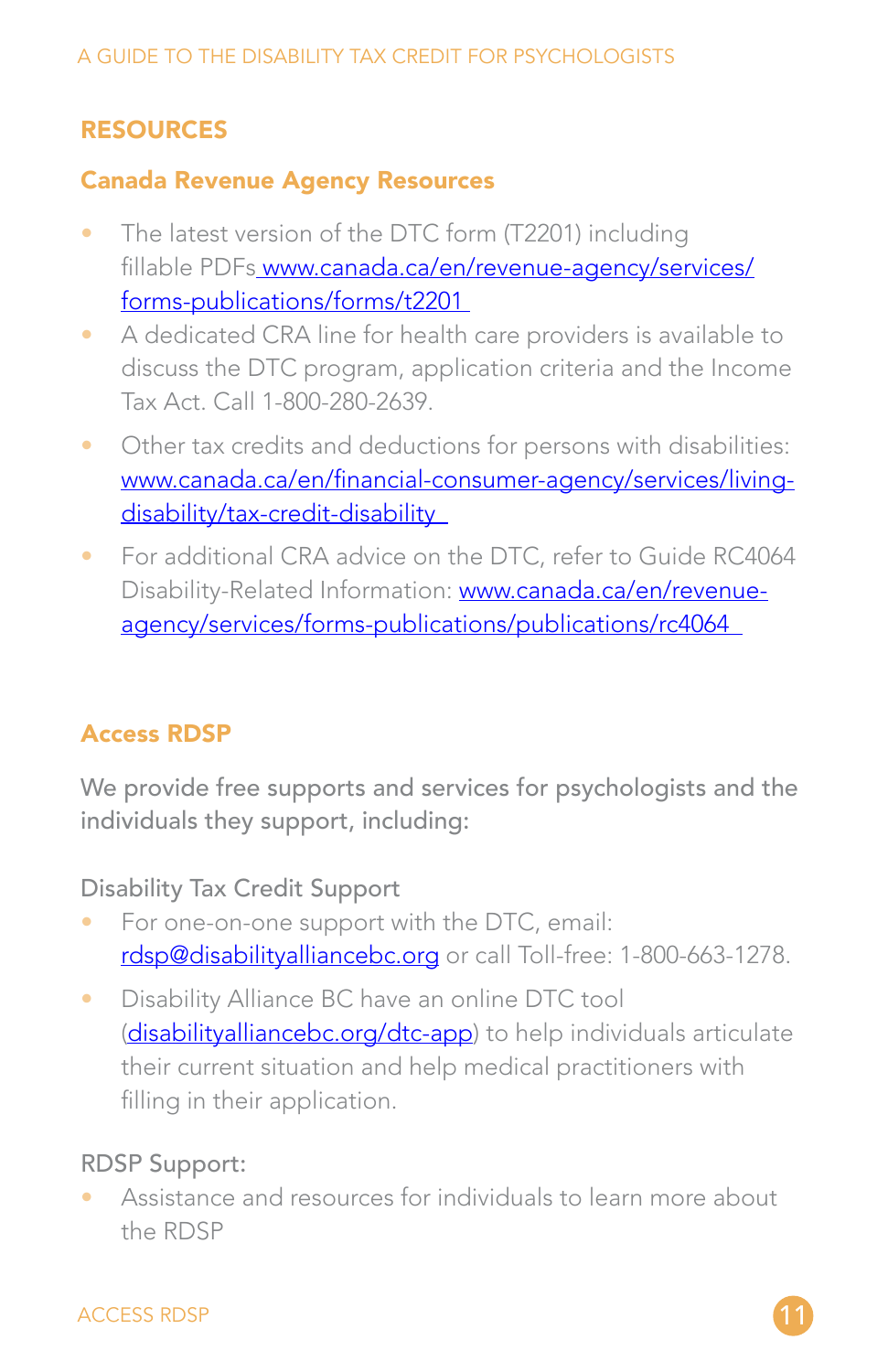- Specialized support and navigation for Indigenous peoples
- Disability Planning Helpline
- RDSP & DTC Info sessions for individuals, organizations and professionals
- \$150 RDSP grant for low-income BC residents

For more on these services, call toll-free: 1-844-311-7526, email: info@rdsp.com or visit [www.rdsp.com](http://www.rdsp.com)

## APPENDIX

#### Effects of impairment | Example Scenario 3 (Detailed example)

- "Mental functions for everyday life" - Farah has struggled significantly with symptoms of severe depression. She is significantly restricted in speaking due to word-finding difficulty and cognitive slowing. She has serious restrictions performing mental functions for everyday life - the most pronounced of which has been cognitive problems and cognitive slowing. She has trouble with self-care and sometimes doesn't get dressed. She has trouble preparing food for herself. She has trouble leaving the house. She has marked problems with memory and forgets her train of thought frequently. She has trouble remembering to turn off taps or burners. This occurs substantially all of the time.

#### The effects of her impairment are as follows:

• Adaptive functioning – self-care: Farah suffers from a major depressive disorder. She is unable to adequately meet her self-care needs (e.g. personal hygiene, dental hygiene, exercise, eating) substantially all the time. This is due to depression, lack of memory, and lack of motivation. She receives help from others to engage in these activities. This occurs substantially all of the time.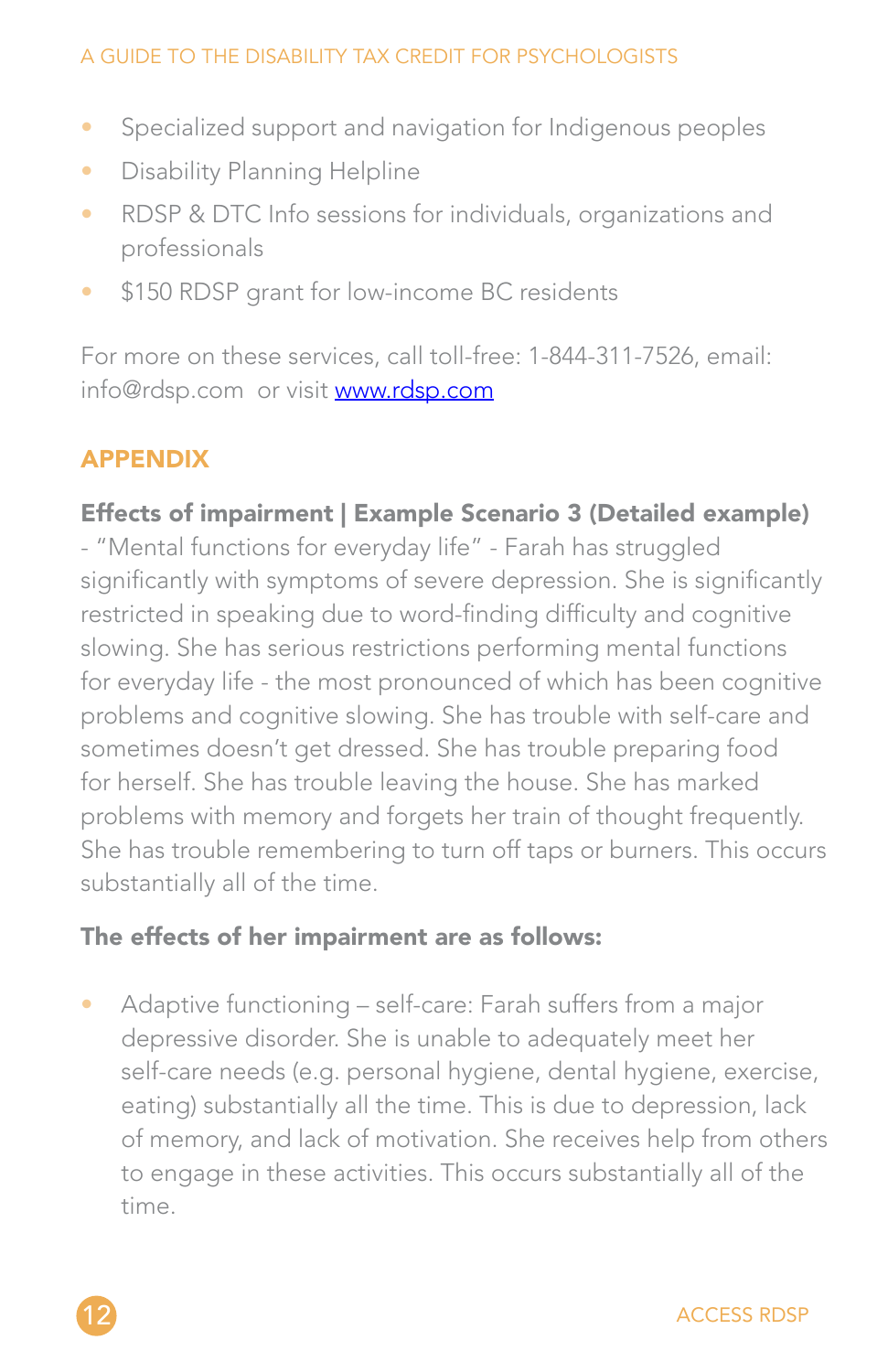- Adaptive functioning social interactions: Farah experiences anxiety and a severe fear of being judged by others. She is unable to initiate social interactions and avoids responding to others substantially all the time. When she does interact with others, she cannot retain information or understand what the other person is saying, which markedly restricts her communication. For example, this occurs at a doctor's appointment.
- Memory: Persistent short term memory deficits and ongoing brain fog. Farah struggles to recall words and forgets to attend appointments, take medication, etc. Difficulty following instructions. This occurs substantially all of the time.
- Goal-setting: Farah is unable to keep goals she has set without others holding her accountable. This is due to lack of motivation and significantly impairs her adaptive functioning and self-care goals. She is frequently isolated at home and does not attend scheduled appointments. This occurs substantially all the time.
- Decision making: Farah is unable to make simple decisions such as what to buy at the grocery store and what to cook substantially all the time.